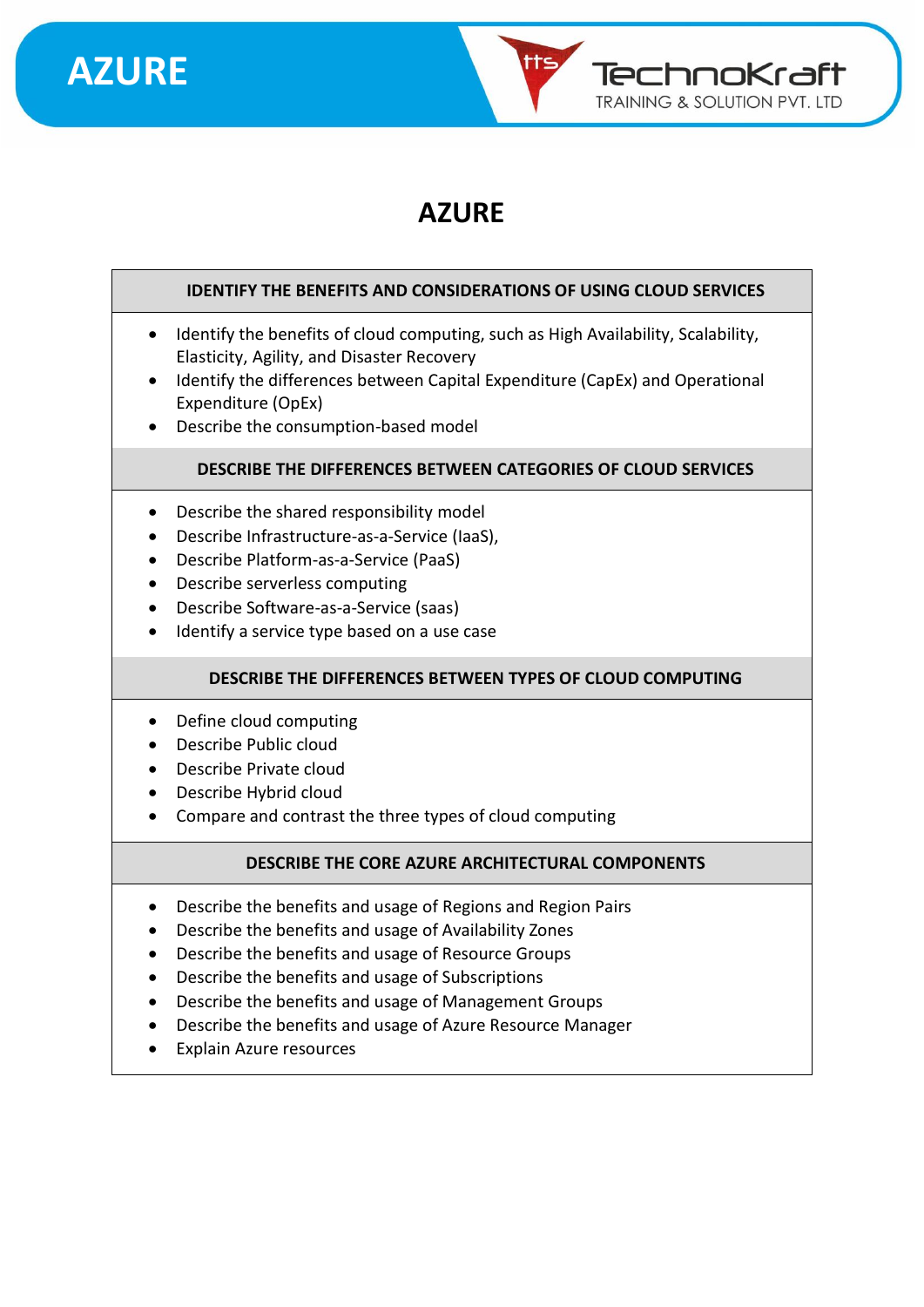## **AZURE**

#### **MANAGE AZURE ACTIVE DIRECTORY (AZURE AD) OBJECTS**

TechnoKraft **TRAINING & SOLUTION PVT. LTD** 

- Create users and groups
- Create administrative units
- Manage user and group properties
- Manage device settings
- Perform bulk user updates
- Manage guest accounts
- Configure Azure AD join
- Configure self-service password reset

#### **MANAGE ROLE-BASED ACCESS CONTROL (RBAC)**

- Create a custom role
- Provide access to Azure resources by assigning roles at different scopes
- Interpret access assignments

#### **MANAGE SUBSCRIPTIONS AND GOVERNANCE**

- Configure Azure policies
- Configure resource locks
- Apply and manage tags on resources
- Manage resource groups
- Manage subscriptions
- Manage costs
- Configure management groups

#### **IMPLEMENT AND MANAGE STORAGE (15–20%) SECURE STORAGE**

- Configure network access to storage accounts
- Create and configure storage accounts
- Generate shared access signature (SAS) tokens
- Manage access keys
- Configure Azure AD authentication for a storage account
- Configure access to Azure Files

#### **MANAGE STORAGE**

- Export from Azure job
- Import into Azure job
- Install and use Azure Storage Explorer
- Copy data by using AZCopy
- Implement Azure Storage replication
- Configure blob object replication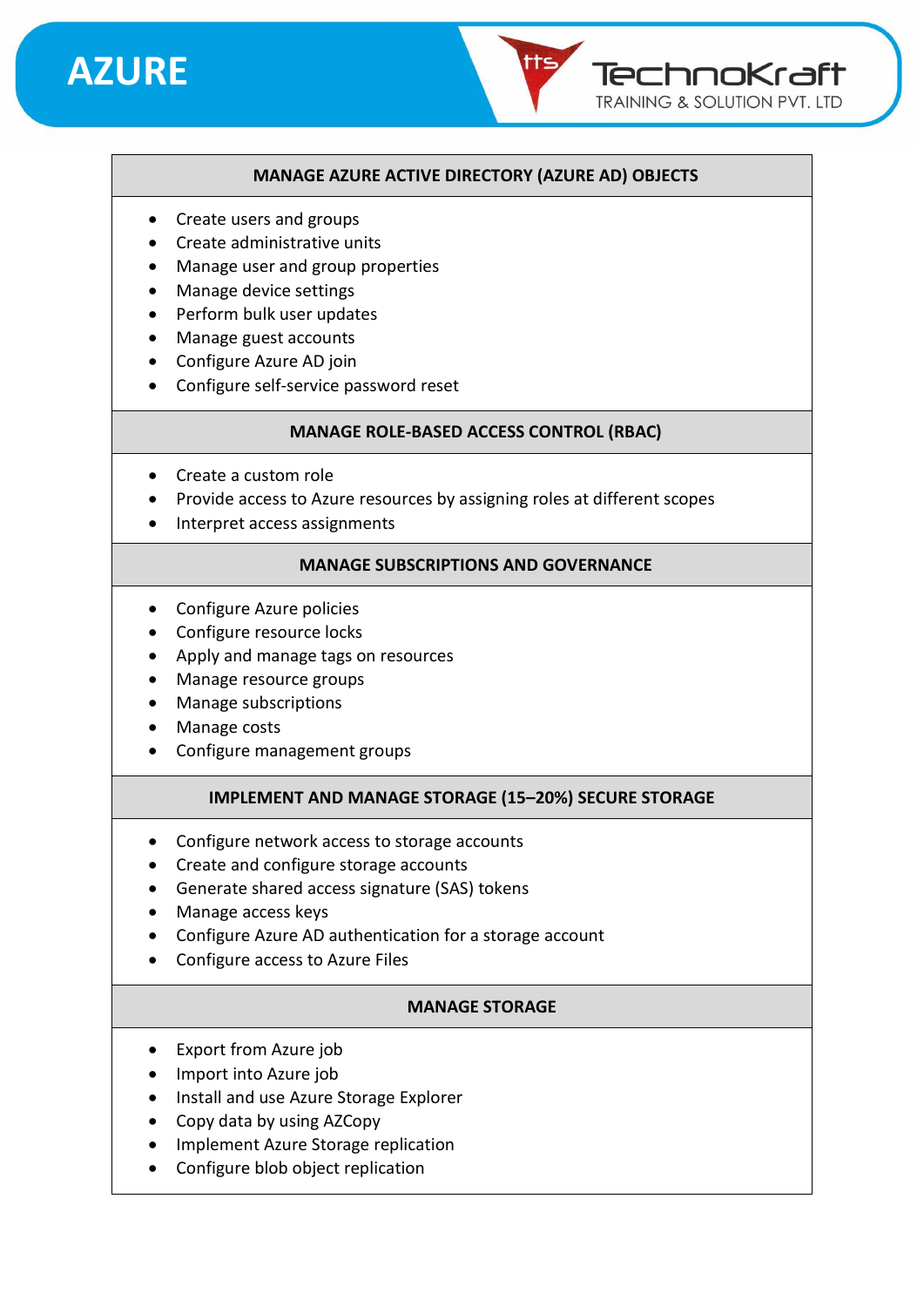

#### **CONFIGURE AZURE FILES AND AZURE BLOB STORAGE**

TechnoKraft **TRAINING & SOLUTION PVT. LTD** 

- Create an Azure file share
- Create and configure Azure File Sync service
- Configure Azure Blob Storage
- Configure storage tiers
- Configure blob lifecycle management

#### **AUTOMATE DEPLOYMENT OF VIRTUAL MACHINES (VMS) BY USING AZURE RESOURCE MANAGER TEMPLATES**

- Modify an Azure Resource Manager template
- Configure a virtual hard disk (VHD) template
- Deploy from a template
- Save a deployment as an Azure Resource Manager template
- Deploy virtual machine extensions

#### **CONFIGURE VMS**

- Configure Azure Disk Encryption
- Move VMs from one resource group to another
- Manage VM sizes
- Add data disks
- Configure networking
- Redeploy VMs
- Configure high availability
- Deploy and configure virtual machine scale sets

#### **CREATE AND CONFIGURE CONTAINERS**

- Configure sizing and scaling for Azure Container Instances
- Configure container groups for Azure Container Instances
- Configure storage for Azure Kubernetes Service (AKS)
- Configure scaling for AKS
- Configure network connections for AKS
- Upgrade an AKS cluster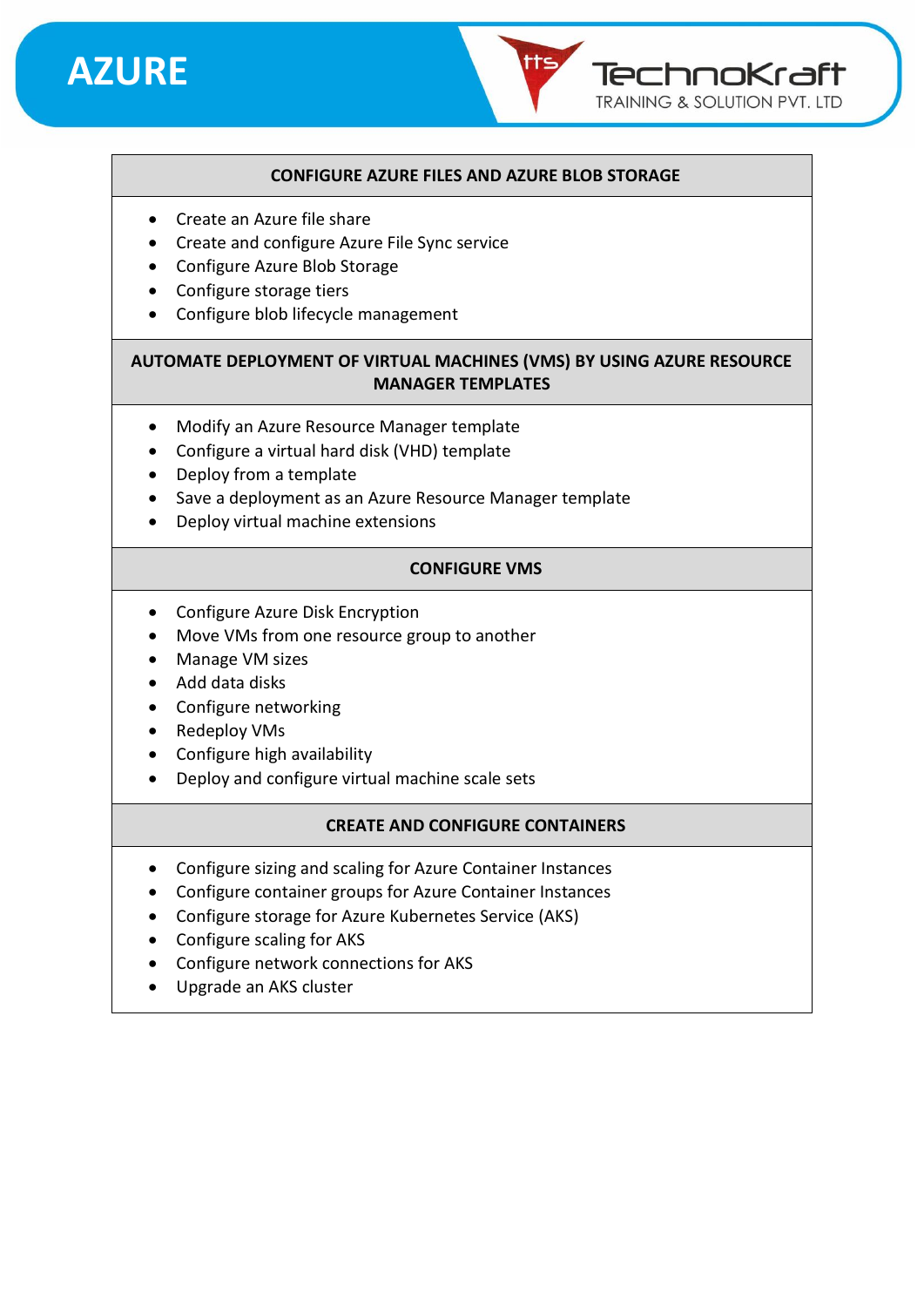

#### **CREATE AND CONFIGURE AZURE APP SERVICE**

TechnoKraft **TRAINING & SOLUTION PVT. LTD** 

- Create an App Service plan
- Configure scaling settings in an App Service plan
- Create an App Service
- Secure an App Service
- Configure custom domain names
- Configure backup for an App Service
- Configure networking settings
- Configure deployment settings

#### **IMPLEMENT AND MANAGE VIRTUAL NETWORKING**

- Create and configure virtual networks, including peering
- Configure private and public IP addresses
- Configure user-defined network routes
- Implement subnets
- Configure endpoints on subnets
- Configure private endpoints
- Configure Azure DNS, including custom DNS settings and private or public DNS zones

#### **SECURE ACCESS TO VIRTUAL NETWORKS**

- Create security rules
- Associate a network security group (NSG) to a subnet or network interface
- Evaluate effective security rules
- Implement Azure Firewall
- Implement Azure Bastion

#### **CONFIGURE LOAD BALANCING**

- Configure Azure Application Gateway
- Configure an internal or public load balancer
- Troubleshoot load balancing

#### **MONITOR AND TROUBLESHOOT VIRTUAL NETWORKING**

- Monitor on-premises connectivity
- Configure and use Azure Monitor for Networks
- Use Azure Network Watcher
- Troubleshoot external networking
- Troubleshoot virtual network connectivity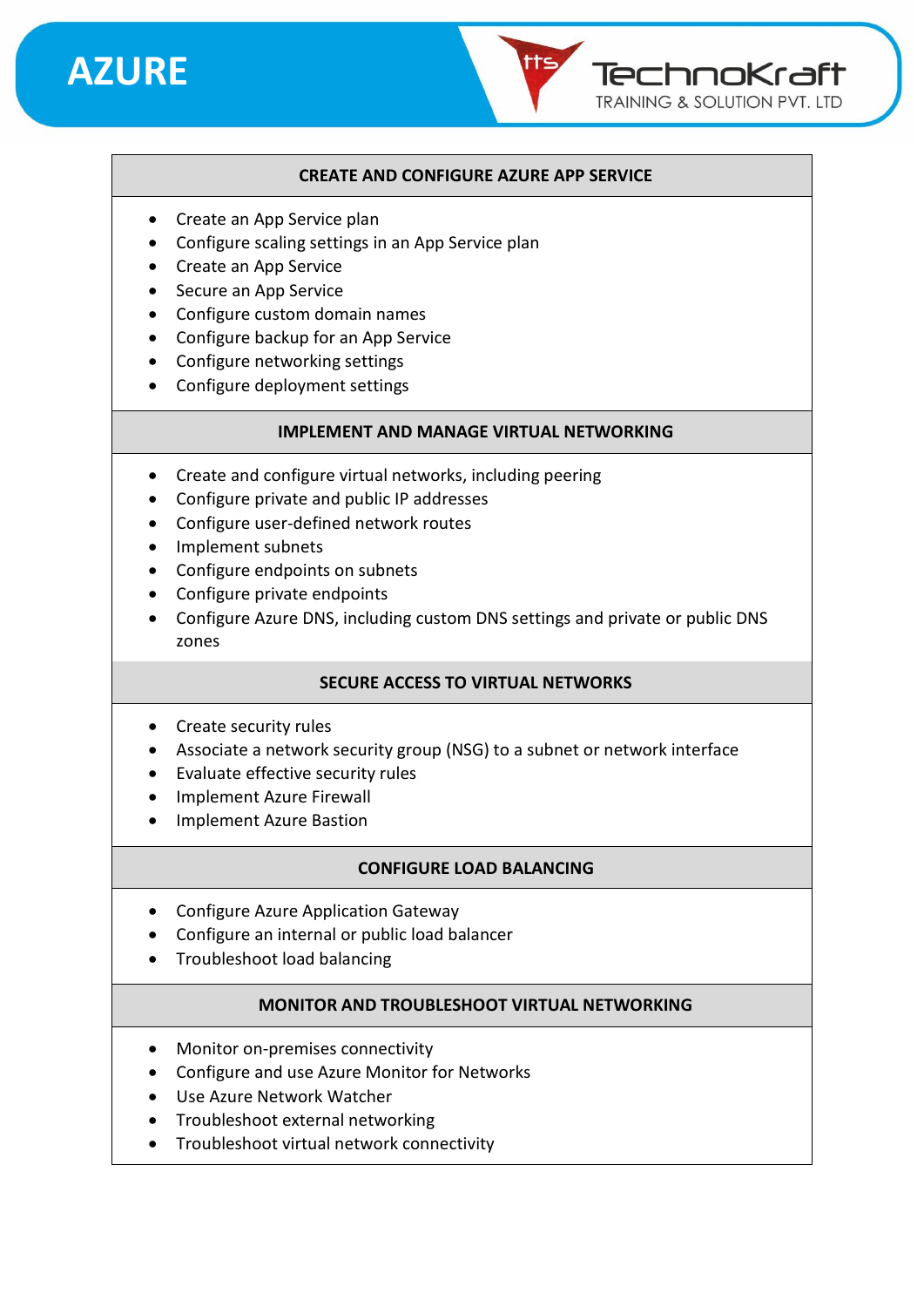## **AZURE**



#### **INTEGRATE AN ON-PREMISES NETWORK WITH AN AZURE VIRTUAL NETWORK**

- Create and configure Azure VPN Gateway
- Create and configure Azure ExpressRoute
- Configure Azure Virtual WAN

#### **MONITOR RESOURCES BY USING AZURE MONITOR**

- Configure and interpret metrics
- Configure Azure Monitor logs
- Query and analyze logs
- Set up alerts and actions
- Configure Application Insights

#### **IMPLEMENT BACKUP AND RECOVERY**

- Create a Recovery Services vault
- Create a Backup vault
- Create and configure backup policy
- Perform backup and restore operations by using Azure Backup
- Perform site-to-site recovery by using Azure Site Recovery
- Configure and review backup reports

\_\_\_\_\_\_\_\_\_\_\_\_\_\_\_\_\_\_\_\_\_\_